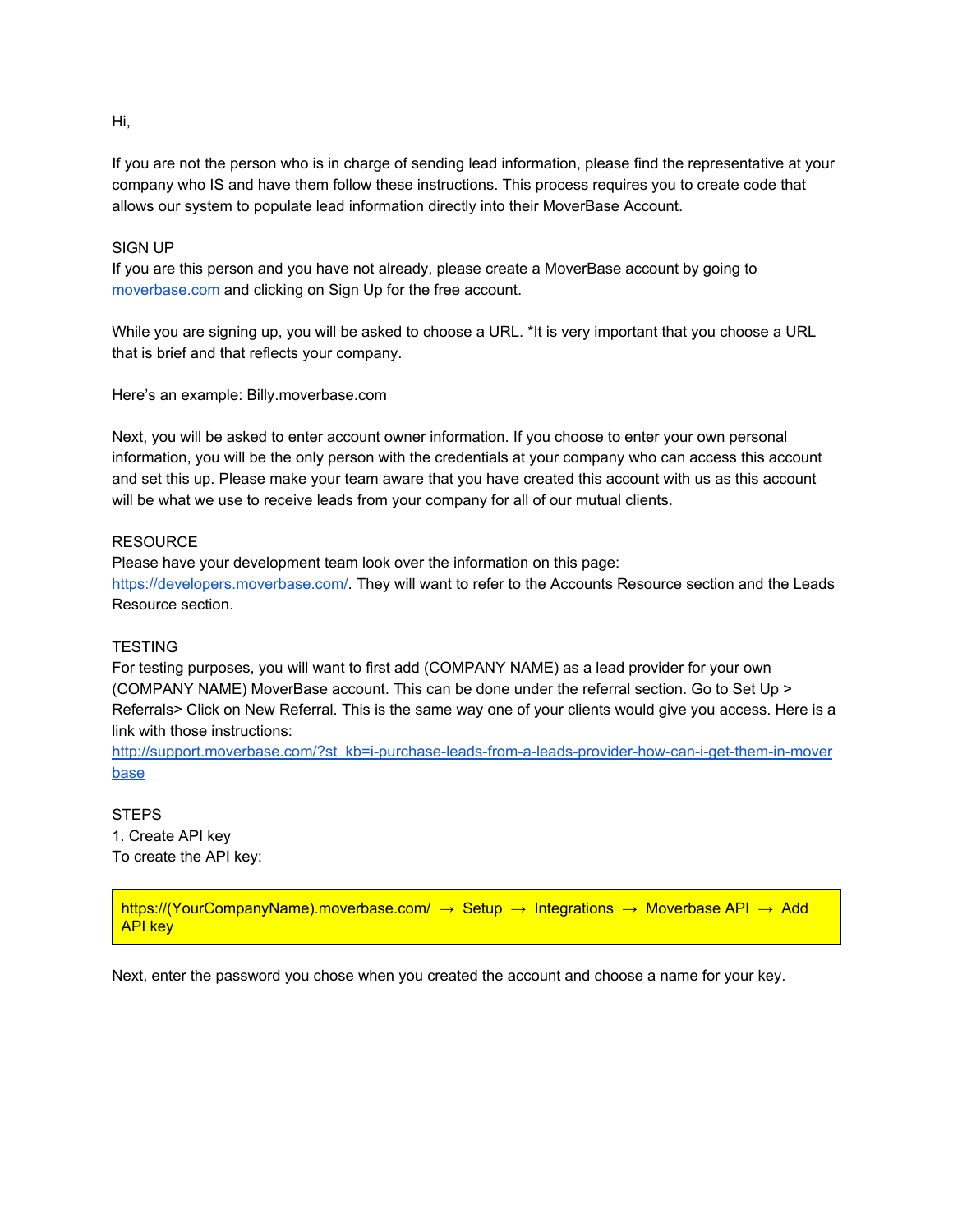| <b>Great Movers</b>                                                               |                     |                       |                |               | March 22, 2016 (EDT)   Help   MOVER PRO PLAN   Logout greatmovers |                                       |                     |           |              |  |
|-----------------------------------------------------------------------------------|---------------------|-----------------------|----------------|---------------|-------------------------------------------------------------------|---------------------------------------|---------------------|-----------|--------------|--|
| <b>HOME</b><br><b>LEADS</b>                                                       |                     | JOBS                  | <b>CLIENTS</b> | <b>STAFF</b>  | COMPANY                                                           | <b>REPORTS</b>                        |                     |           | <b>SETUP</b> |  |
| <b>SETUP</b>                                                                      |                     |                       |                |               |                                                                   |                                       |                     |           |              |  |
| <b>COMPANY SETUP</b>                                                              | <b>SUBSCRIPTION</b> |                       | <b>LOGS</b>    |               |                                                                   |                                       |                     |           |              |  |
| <b>COMPANY SETUP:</b>                                                             |                     |                       |                |               |                                                                   |                                       |                     |           |              |  |
| <b>PROFILE</b>                                                                    | <b>JOBS</b>         | <b>REFERRALS</b>      |                | <b>EMAILS</b> | <b>DOCUMENTS</b>                                                  | LEADS                                 | <b>INTEGRATIONS</b> |           |              |  |
| <b>GOOGLE CALENDAR</b>                                                            |                     | <b>FACEBOOK PAGES</b> | ZAPIER         |               | MOVERBASE API                                                     |                                       |                     |           |              |  |
| <b>API KEYS:</b>                                                                  |                     |                       |                |               |                                                                   |                                       |                     |           |              |  |
| ADD NEW API KEY - Type account owner password and key name, click YES to add key. |                     |                       |                |               |                                                                   |                                       |                     |           |              |  |
| Account Owner Password:                                                           |                     |                       |                |               |                                                                   | Are you sure you want to add api key? |                     | <b>NO</b> | <b>YES</b>   |  |

2. Go to the [developers.moverbase.com](https://developers.moverbase.com/) link and look over the Leads section. Use this to send your MoverBase Account a lead.

https://developer.moverbase.com/ → Leads Resource → Add

3. Login and check the lead you sent in the Leads tab within MoverBase (top left of your screen after logging in)

https://(YourCompany).moverbase.com/ → Leads

4. Create referral. Name the referral something like "(Company Name) Leads" then give access to your MB account. (See support link above)

https://(YourCompany).moverbase.com/ → Setup → Referrals → New Referral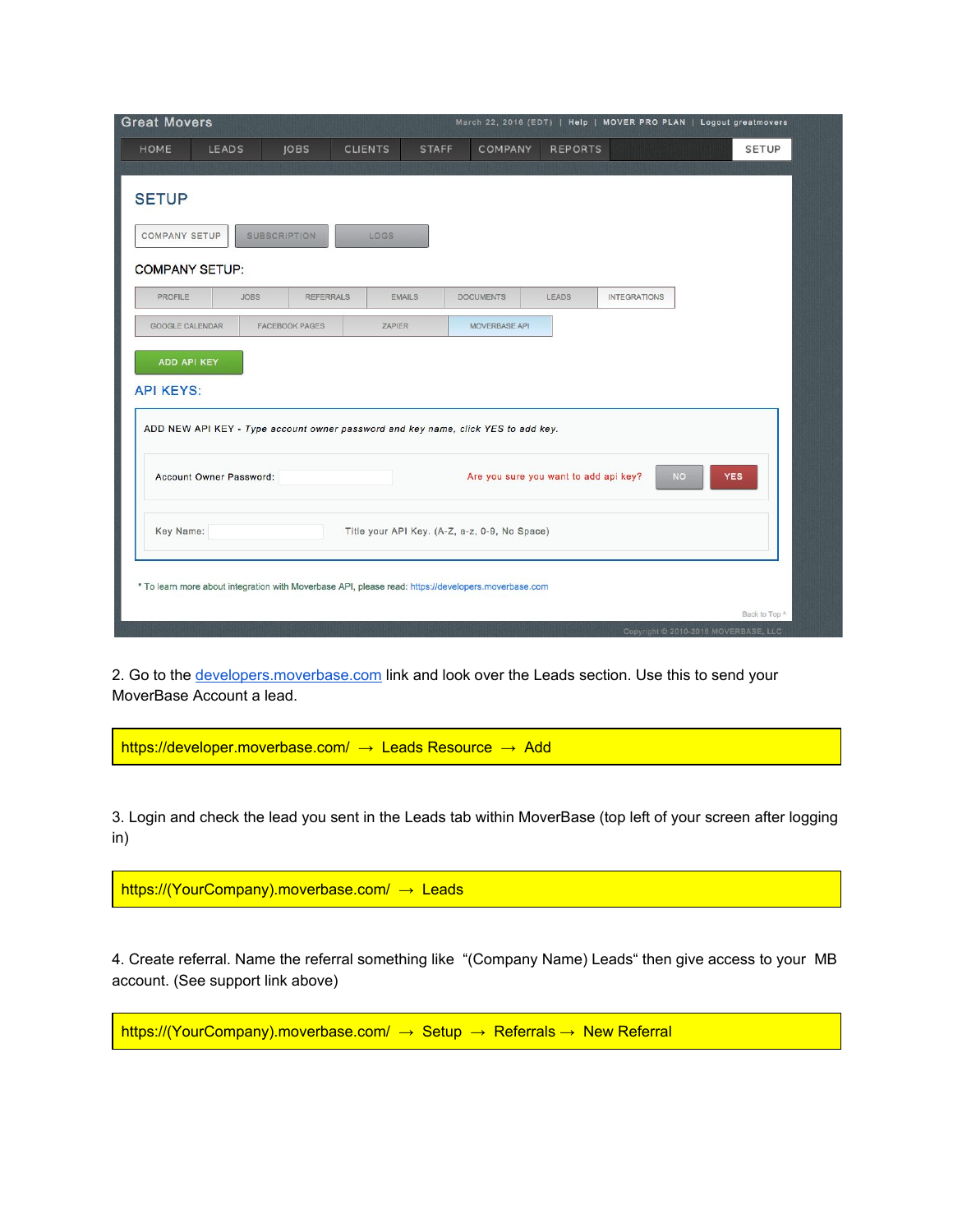5. Use account ID and the key you created to send your Moverbase account another lead.

https://developer.moverbase.com/ → Accounts Resource → Send lead to another Moverbase account

6. Check the lead and confirm that you see the name you chose under the Referral column (this is what your clients will see)

|                | <b>Great Movers</b>         |                  |                        |                        |         | March 22, 2016 (EDT) | MOVER PRO PLAN  <br>Help    | Logout greatmovers |
|----------------|-----------------------------|------------------|------------------------|------------------------|---------|----------------------|-----------------------------|--------------------|
| <b>HOME</b>    | LEADS                       | <b>JOBS</b>      | <b>CLIENTS</b>         | <b>STAFF</b>           | COMPANY |                      | <b>REPORTS</b>              | <b>SETUP</b>       |
|                | <b>LEADS - LAST 30 DAYS</b> |                  |                        |                        |         |                      |                             | + NEW LEAD         |
|                | LEAD DATE: Last 30 Days     |                  |                        |                        | All     | New                  | Open<br>Converted<br>Closed | 20<br>50<br>10     |
|                |                             | 1 - 10 OF 17     |                        |                        |         |                      |                             |                    |
| <b>CREATED</b> | <b>FULL NAME</b>            | <b>MOVE DATE</b> | <b>FROM</b>            | <b>TO</b>              |         | <b>SIZE</b>          | <b>REFERRAL</b>             | <b>STATUS</b>      |
| 03/18/2016     | Kevin Demo                  | 03/19/2016       | Philadelphia, PA 19104 | Philadelphia, PA 19105 |         | 4+ Bedroom Apt       | Magazine ad                 | <b>CONVERTED</b>   |
| 03/17/2016     | Kyle Demo                   | 03/18/2016       | Philadelphia, PA 19104 | Philadelphia, PA 19105 |         | 4+ Bedroom Apt       | Internet search             | <b>CONVERTED</b>   |
| 03/11/2016     | Example Demo                | 03/11/2016       | Philadelphia, PA 19104 | Philadelphia, PA 19105 |         | Large Studio         | <b>Billycom</b>             | <b>CONVERTED</b>   |
| 03/11/2016     | Stephen Jason               | 03/12/2016       | Philadelphia, PA 19104 | Philadelphia, PA 19105 |         | 3 Bedroom House      | Internet search             | <b>OPEN QUOTE</b>  |
| 03/10/2016     | Kate Bill                   | 03/11/2016       | Philadelphia, PA 19104 | Philadelphia, PA 19105 |         | 2 Bedroom Apt        | Yellow pages                | <b>CONVERTED</b>   |
| 03/09/2016     | James A                     | 03/10/2016       | N/A                    | <b>N/A</b>             |         | N/A                  | Truck rental co x           | <b>CONVERTED</b>   |
| 03/08/2016     | Demo Example                | 03/08/2016       | Philadelphia, PA 19104 | Philadelphia, PA 19105 |         | <b>N/A</b>           | Billydotcom                 | <b>CONVERTED</b>   |
| 03/07/2016     | <b>Bill Demo</b>            | 03/08/2016       | Philadelphia, PA 19104 | Somerville, MA 02145   |         | 4+ Bedroom House     | Movingdotcom12              | <b>CONVERTED</b>   |
| 03/07/2016     | <b>Tyler Demo</b>           | 03/08/2016       | Philadelphia, PA 19104 | Philadelphia, PA 19105 |         | 3 Bedroom House      | Billydotcom                 | <b>CONVERTED</b>   |
| 03/07/2016     | Kieron Demo                 | 03/08/2016       | Philadelphia, PA 19104 | Philadelphia, PA 19105 |         | 3 Bedroom Apt        | Internet search             | OPEN QUOTE         |

7. Send yourself a lead from your company server

## 8. Code the integration

Steps 1-6 are require just a few minutes to test. The rest a developer can do with very basic coding. As soon as you have verified that your leads can be submitted to your own account successfully, you can begin sending test leads to your client.